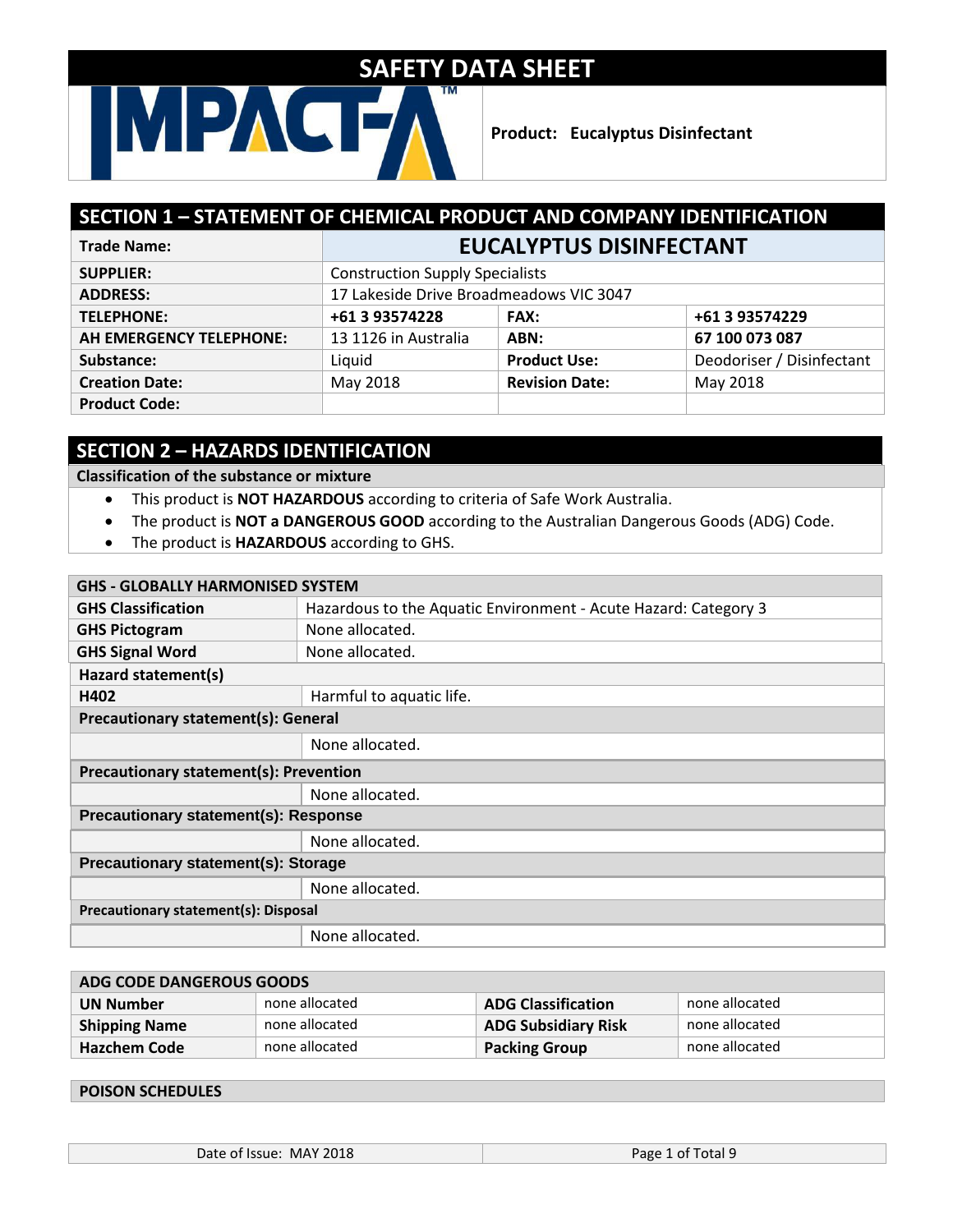**Product: Eucalyptus Disinfectant**

| <b>SUSMP Classification</b> | none allocated                                                                       |                  |              |
|-----------------------------|--------------------------------------------------------------------------------------|------------------|--------------|
|                             |                                                                                      |                  |              |
| <b>EMERGENCY OVERVIEW</b>   |                                                                                      |                  |              |
| <b>Colour</b>               | Green                                                                                | Odour            | Eucalyptus   |
| <b>Physical Description</b> | Liquid                                                                               | <b>Viscosity</b> | Not relevant |
| <b>Major Health Hazards</b> | None known                                                                           |                  |              |
| <b>Note</b>                 |                                                                                      |                  |              |
| <b>IMPORTANT</b>            | This SDS and the Hazard Classifications contained therein, only apply to the product |                  |              |
|                             | in its concentrated form, as supplied.                                               |                  |              |

### **SECTION 3 – COMPOSITION AND INFORMATION ON INGREDIENTS**

| Ingredients:                      |                                                                                                                                                                                                                                                                                                                                                                                                                                                                                                                                                                                                                                                                                                                                                                        | <b>CAS Number:</b> | <b>Proportion:</b> |
|-----------------------------------|------------------------------------------------------------------------------------------------------------------------------------------------------------------------------------------------------------------------------------------------------------------------------------------------------------------------------------------------------------------------------------------------------------------------------------------------------------------------------------------------------------------------------------------------------------------------------------------------------------------------------------------------------------------------------------------------------------------------------------------------------------------------|--------------------|--------------------|
| Ethanol                           |                                                                                                                                                                                                                                                                                                                                                                                                                                                                                                                                                                                                                                                                                                                                                                        | $64-17-5$          | < 5 % w/w          |
| Benzyl C12-16                     |                                                                                                                                                                                                                                                                                                                                                                                                                                                                                                                                                                                                                                                                                                                                                                        |                    |                    |
| alkyldimethylammonium chloride    |                                                                                                                                                                                                                                                                                                                                                                                                                                                                                                                                                                                                                                                                                                                                                                        | 68515-73-1         | < 2 % w/w          |
| Ingredients determined to be non- |                                                                                                                                                                                                                                                                                                                                                                                                                                                                                                                                                                                                                                                                                                                                                                        |                    |                    |
| hazardous (nonionic surfactants,  |                                                                                                                                                                                                                                                                                                                                                                                                                                                                                                                                                                                                                                                                                                                                                                        |                    |                    |
| chelators, dye)                   |                                                                                                                                                                                                                                                                                                                                                                                                                                                                                                                                                                                                                                                                                                                                                                        | various            | Balance            |
| NOTE:                             | Ingredients determined not to be hazardous are present in concentrations that do not exceed the relevant<br>cut-off concentrations as found from NOHSC publication "List of Designated Hazardous Substances" or have<br>been found NOT to meet the criteria of a hazardous substance as defined in the NOHSC publication<br>"Approved Criteria for Classifying Hazardous Substances", or have been found NOT to meet the criteria of a<br>dangerous substance as defined in the GLOBALLY HARMONIZED SYSTEM OF CLASSIFICATION AND<br>LABELLING OF CHEMICALS (GHS), 4th edition United Nations 2011.<br>Listed ingredients may be below the cut-off concentrations for classification as hazardous, but are listed for<br>information purposes and for additive effects. |                    |                    |

#### **SECTION 4 – FIRST AID MEASURES**

| <b>Scheduled Poisons</b>    | Poisons Information Centre in each Australian State capital city or in Christchurch, New<br>Zealand can provide additional assistance for scheduled poisons. (Phone Australia<br>131126 or New Zealand 0800 764 766). |
|-----------------------------|-----------------------------------------------------------------------------------------------------------------------------------------------------------------------------------------------------------------------|
| <b>First Aid Facilities</b> |                                                                                                                                                                                                                       |
| <b>Required</b>             | No special requirements.                                                                                                                                                                                              |
| <b>Inhalation</b>           | Remove victim to fresh air away from exposure. Obtain medical attention if symptoms<br>occur.                                                                                                                         |
| <b>Skin contact</b>         | Wash skin with plenty of water. Seek medical advice (e.g. doctor) if irritation, burning<br>or redness develops.                                                                                                      |
| Eye contact                 | Immediately irrigate with copious quantities of water for at least 20 minutes. Eyelids to<br>be held open. Seek medical advice (e.g. ophthalmologist) if symptoms persist.                                            |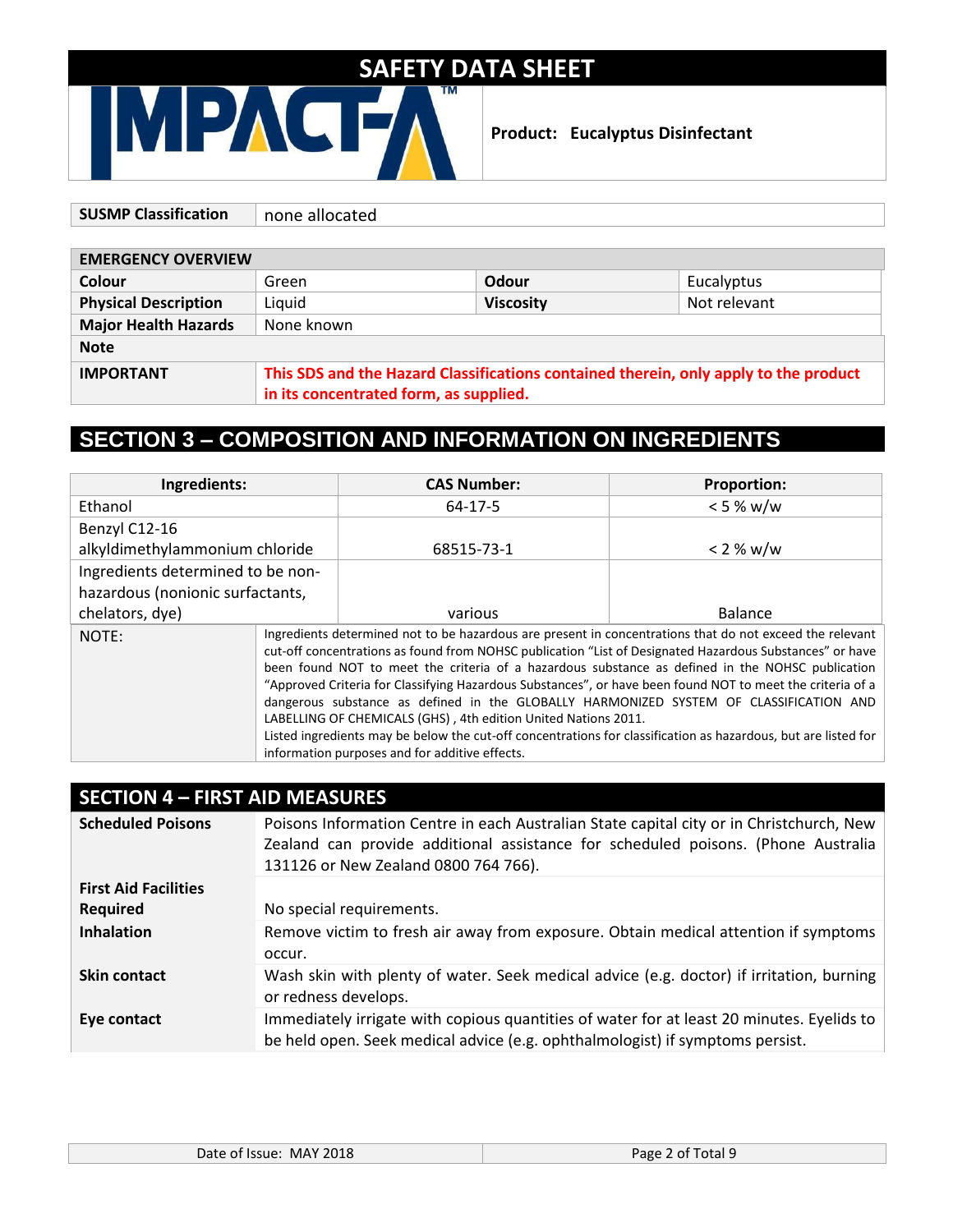

**Product: Eucalyptus Disinfectant**

| Ingestion               | Do NOT induce vomiting. Do NOT attempt to give anything by mouth to an unconscious<br>person. Rinse mouth thoroughly with water immediately. Give water to drink. If<br>vomiting occurs, give further water to achieve effective dilution. Seek medical advice<br>(e.g. doctor).    |
|-------------------------|-------------------------------------------------------------------------------------------------------------------------------------------------------------------------------------------------------------------------------------------------------------------------------------|
| <b>Advice to Doctor</b> | Treat symptomatically. All treatments should be based on observed signs and<br>symptoms of distress of the patient. Poisons Information Centre in each Australian<br>State capital city or in Christchurch, New Zealand can provide additional assistance for<br>scheduled poisons. |

## **SECTION 5 – FIRE FIGHTING MEASURES**

| <b>Fire and Explosion</b>  | Non flammable.                                                                       |
|----------------------------|--------------------------------------------------------------------------------------|
| <b>Hazards</b>             |                                                                                      |
| <b>Extinguishing Media</b> | Use an extinguishing media suitable for surrounding fires.                           |
| <b>Fire Fighting</b>       | Keep containers exposed to extreme heat cool with water spray. Fire fighters to wear |
|                            | self-contained breathing apparatus if risk of exposure to products of combustion or  |
|                            | decomposition.                                                                       |
| <b>Flash Point</b>         | Non combustible                                                                      |

| <b>SECTION 6 - ACCIDENTAL RELEASE MEASURES</b> |                                                                                                                                                                                                                                                                                                                                                                                                                                                                                                                                                                                                                                                                                                                                                                                                                            |  |
|------------------------------------------------|----------------------------------------------------------------------------------------------------------------------------------------------------------------------------------------------------------------------------------------------------------------------------------------------------------------------------------------------------------------------------------------------------------------------------------------------------------------------------------------------------------------------------------------------------------------------------------------------------------------------------------------------------------------------------------------------------------------------------------------------------------------------------------------------------------------------------|--|
| <b>Emergency Procedures</b>                    | • Shut off engine and electrical equipment and leave off.                                                                                                                                                                                                                                                                                                                                                                                                                                                                                                                                                                                                                                                                                                                                                                  |  |
|                                                | Move people from immediate area; keep upwind.                                                                                                                                                                                                                                                                                                                                                                                                                                                                                                                                                                                                                                                                                                                                                                              |  |
|                                                | Stop leak if safe to do so.                                                                                                                                                                                                                                                                                                                                                                                                                                                                                                                                                                                                                                                                                                                                                                                                |  |
|                                                | Send messenger to notify fire brigade and police.                                                                                                                                                                                                                                                                                                                                                                                                                                                                                                                                                                                                                                                                                                                                                                          |  |
|                                                | Tell them location, material quantity, emergency contact.                                                                                                                                                                                                                                                                                                                                                                                                                                                                                                                                                                                                                                                                                                                                                                  |  |
|                                                | Indicate condition of vehicle and damage or injuries observed.                                                                                                                                                                                                                                                                                                                                                                                                                                                                                                                                                                                                                                                                                                                                                             |  |
|                                                | Warn other traffic.                                                                                                                                                                                                                                                                                                                                                                                                                                                                                                                                                                                                                                                                                                                                                                                                        |  |
| <b>Occupational Release</b>                    | Minor spills do not normally need any special clean-up measures. In the event of a<br>major spill, prevent spillage from entering drains or water courses. Wear appropriate<br>protective equipment as in section 8 below to prevent skin and eye contamination.<br>Spilt material may result in a slip hazard and should be absorbed into dry, inert material<br>(e.g. sand, earth or vermiculite), which then can be put into appropriately labelled<br>drums for disposal by an approved agent according to local conditions. Residual<br>deposits will remain slippery. Wash area down with excess water. If contamination of<br>sewers or waterways has occurred advise the local emergency services. In the event of<br>a large spillage notify the local environment protection authority or emergency<br>services. |  |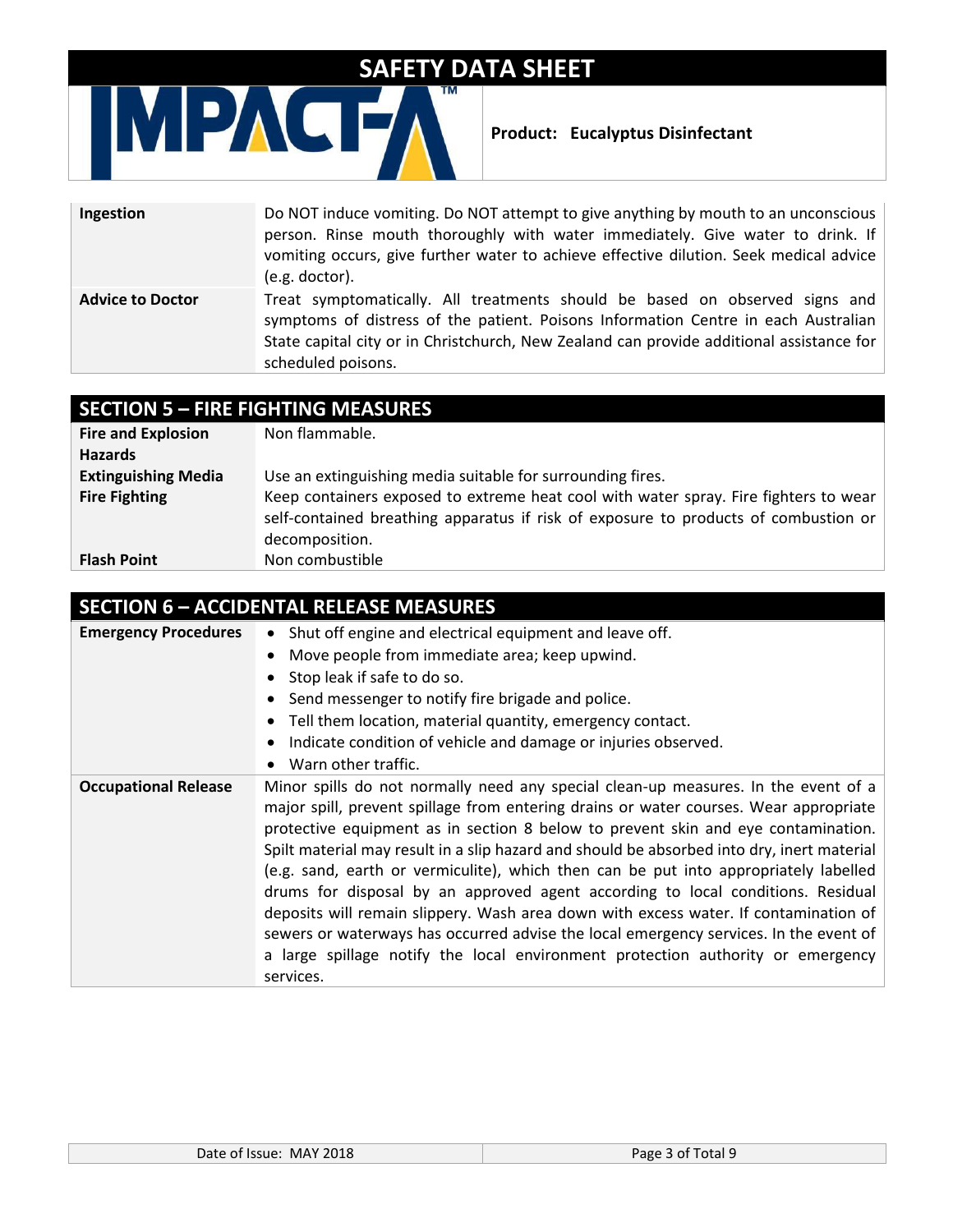

## **SECTION 7 – HANDLING AND STORAGE**

| <b>Handling</b> | As with any chemical, avoid excessive personal contact. Wear protective clothing when                                                                                        |
|-----------------|------------------------------------------------------------------------------------------------------------------------------------------------------------------------------|
|                 | risk of exposure occurs. Avoid contact with incompatible materials. When handling, DO                                                                                        |
|                 | NOT eat, drink or smoke. Keep containers closed at all times. Avoid physical damage to                                                                                       |
|                 | containers. Always wash hands with water after handling. Work clothes should be                                                                                              |
|                 | laundered. Launder contaminated clothing before re-use.                                                                                                                      |
| <b>Storage</b>  | Store in a cool, dry, place with good ventilation. Avoid storing in aluminium and light<br>alloy containers. Keep containers closed at all times - check regularly for leaks |

### **SECTION 8 – EXPOSURE CONTROLS AND PERSONAL PROTECTION**

| <b>Control parameters</b>              |                                                                                                                                                                                                                                                             |
|----------------------------------------|-------------------------------------------------------------------------------------------------------------------------------------------------------------------------------------------------------------------------------------------------------------|
| <b>Occupational Exposure</b><br>Limits | No exposure standards have been established for the mixture. However, over-exposure to some<br>chemicals may result in enhancement of pre-existing adverse medical conditions and/or allergic<br>reactions and should be kept to the least possible levels. |

| <b>Control parameters</b> |                                 |
|---------------------------|---------------------------------|
| <b>Biological Limits</b>  | No biological limits allocated. |

| PERSONAL PROTECTION PPE    |                                                                                                                                                                           |  |
|----------------------------|---------------------------------------------------------------------------------------------------------------------------------------------------------------------------|--|
| <b>Ventilation</b>         | Use only in a well-ventilated area. Ensure ventilation is adequate to maintain air<br>concentrations below exposure standards.                                            |  |
| <b>Personal Protective</b> | Use good occupational work practice.                                                                                                                                      |  |
| Equipment                  | The use of protective clothing and equipment depends upon the degree and nature of                                                                                        |  |
|                            | exposure.                                                                                                                                                                 |  |
|                            | Final choice of appropriate protection will vary according to individual circumstances                                                                                    |  |
|                            | i.e. methods of handling or engineering controls and according to risk assessments                                                                                        |  |
|                            | undertaken.                                                                                                                                                               |  |
|                            | The following protective equipment should be available;                                                                                                                   |  |
| <b>Eye Protection</b>      | Generally not required to handle diluted solutions as per label directions.                                                                                               |  |
|                            | The use of safety glasses with side shield protection, goggles or face shield is<br>recommended to handle in quantity, cleaning up spills, decanting, etc. Contact lenses |  |
|                            | pose a special hazard; soft lenses may absorb irritants and all lenses concentrate them.                                                                                  |  |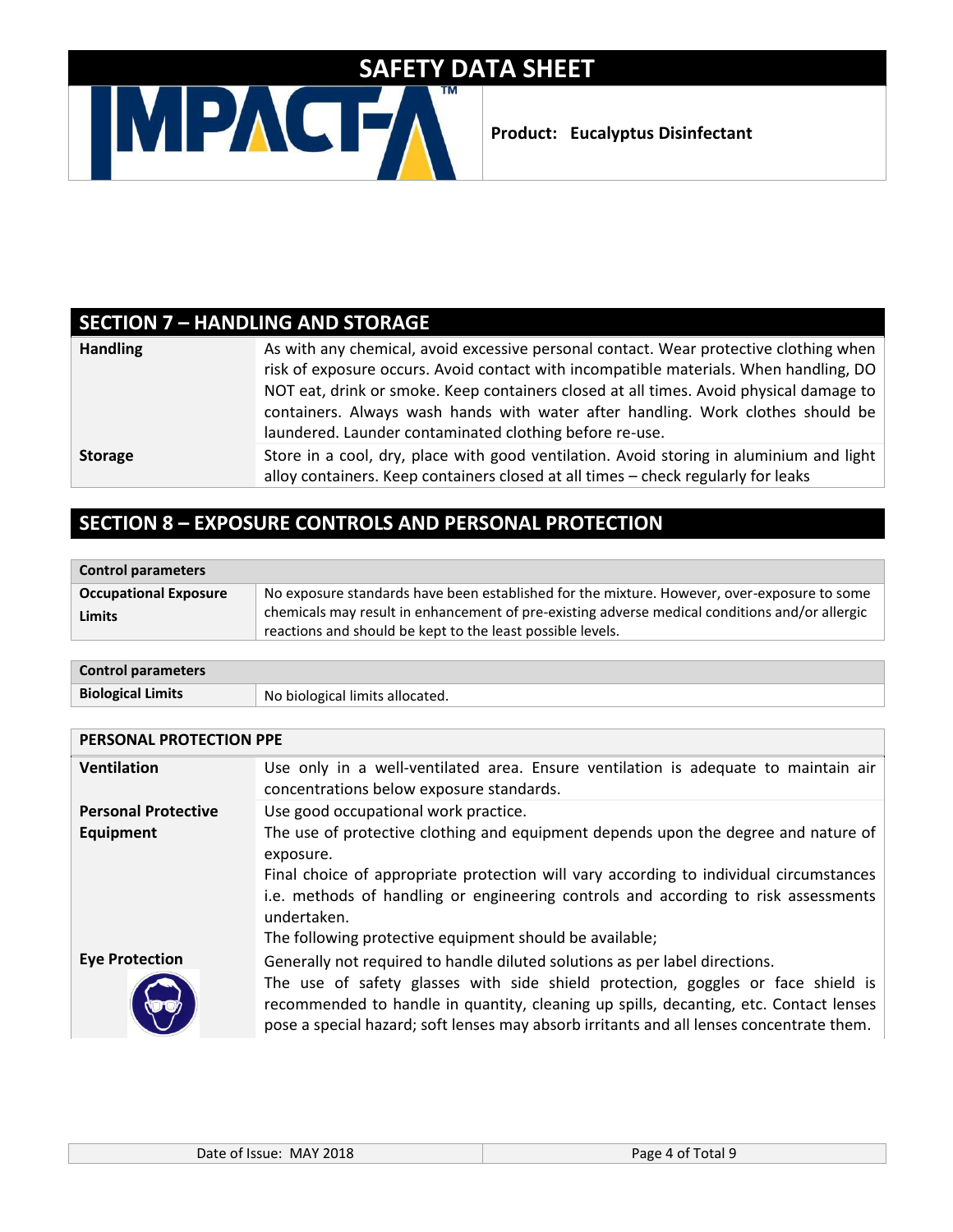**Product: Eucalyptus Disinfectant**

#### **Skin Protection**



**Protective Material Types Respirator**



Generally not required to handle diluted solutions as per label directions. Wear gloves. Overalls, apron, work boots and elbow length gloves are recommended for handling the concentrated product (as per AS/NZS 2161, or as recommended by supplier) to handle in quantity, cleaning up spills, decanting, etc.

Material suitable for mild detergent contact – Butyl rubber, Natural Latex, Neoprene, PVC, and Nitrile.

Not required for normal cleaning operations with adequate ventilation.

If engineering controls are not effective in controlling airborne exposure then an approved respirator with a replaceable dust/particulate filter should be used. Refer to relevant regulations for further information concerning respiratory protective requirements. Reference should be made to Australian Standards AS/NZS 1715, Selection, Use and Maintenance of Respiratory Protective Devices; and AS/NZS 1716, Respiratory Protective Devices, in order to make any necessary changes for individual circumstances.

| <b>SECTION 9 - PHYSICAL AND CHEMICAL PROPERTIES</b> |                             |                                 |                                       |
|-----------------------------------------------------|-----------------------------|---------------------------------|---------------------------------------|
| <b>Physical State</b>                               | Liquid                      | Colour                          | Green                                 |
| Odour                                               | Eucalyptus                  | <b>Specific Gravity</b>         | $\approx$ 1 @ 25 ºC                   |
| <b>Boiling Point</b>                                | Approximately 100 °C        | <b>Freezing Point</b>           | Approximately 0 °C                    |
| <b>Vapour Pressure</b>                              | Not available               | <b>Vapour Density</b>           | Not available                         |
| <b>Flash Point</b>                                  | Not flammable               | <b>Flammable Limits</b>         | None                                  |
| <b>Water Solubility</b>                             | Miscible in all proportions | pH                              | $\approx$ 8 @ 25 °C (1% w/w<br>water) |
| <b>Volatile Organic</b>                             |                             | <b>Coefficient of Water/Oil</b> |                                       |
| Compounds (VOC)                                     | $0\%$ v/v                   | <b>Distribution</b>             | Not available                         |
| <b>Viscosity</b>                                    | Not available               | <b>Odour Threshold</b>          | Not available                         |
| <b>Evaporation Rate</b>                             | Not available               | <b>Per Cent Volatile</b>        | Not available                         |

#### **SECTION 10 – STABILITY AND REACTIVITY**

| Reactivity                 | Stable at normal temperatures and pressure.                                    |  |
|----------------------------|--------------------------------------------------------------------------------|--|
| <b>Chemical stability</b>  | Stable under normal ambient and anticipated storage and handling conditions of |  |
|                            | temperature and pressure.                                                      |  |
| <b>Conditions to avoid</b> | Avoid contact with heat or heat sources.                                       |  |
| Incompatible materials     | None known.                                                                    |  |
| <b>Hazardous</b>           | Product can decompose on combustion to form Carbon Monoxide, Carbon Dioxide,   |  |
| decomposition              | and other possibly toxic gases and vapours.                                    |  |

| Date of Issue: MAY 2018 |  |  |
|-------------------------|--|--|
|-------------------------|--|--|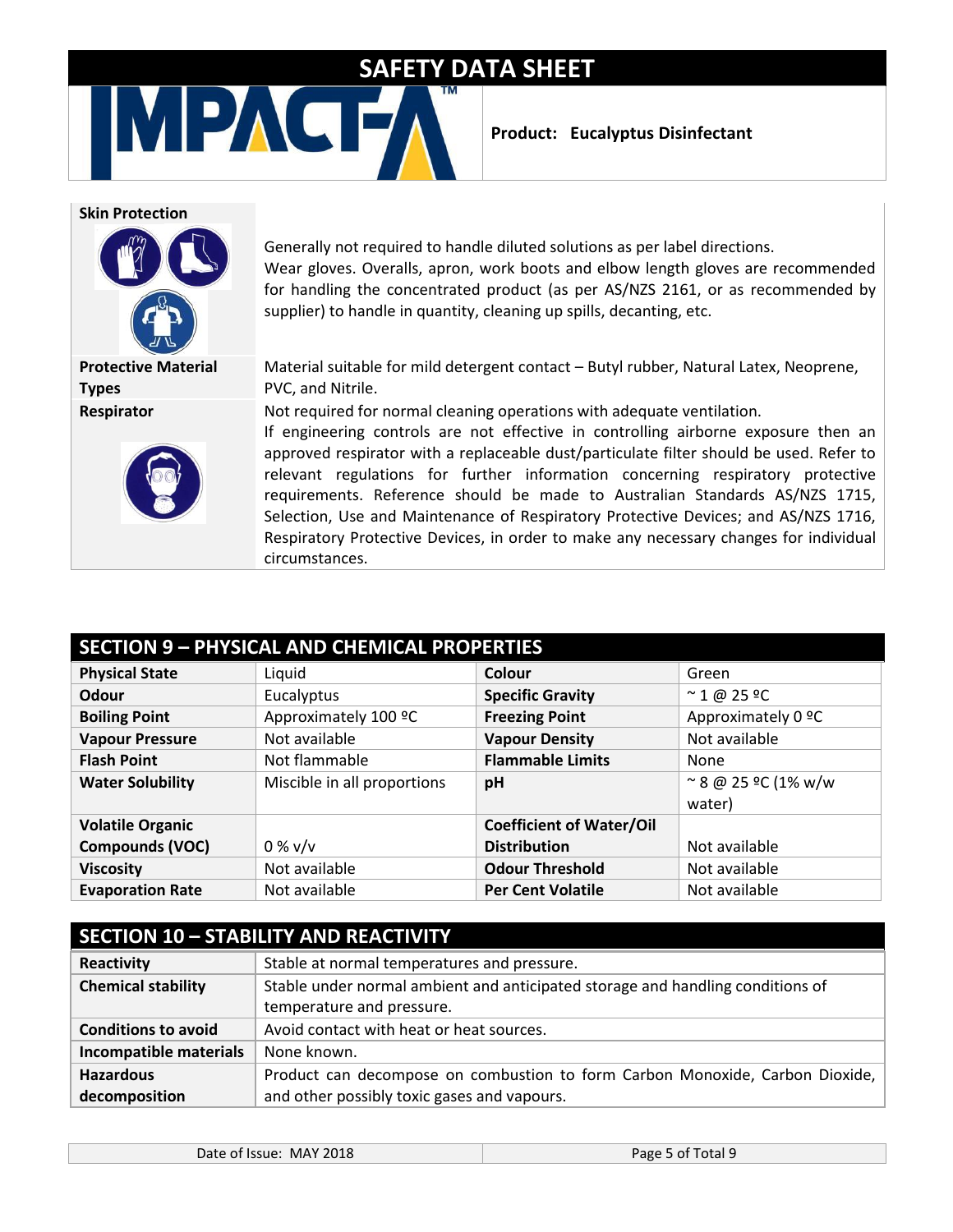#### **Product: Eucalyptus Disinfectant**

| products                   |               |
|----------------------------|---------------|
| <b>Hazardous Reactions</b> | None<br>`own. |

#### **SECTION 11 – TOXICOLOGICAL INFORMATION**

**POTENTIAL HEALTH EFFECTS**

No adverse health effects expected if the product is handled in accordance with this Safety Data Sheet and the product label. Symptoms or effects that may arise if the product is mishandled and overexposure occurs are:

| <b>Inhaled</b>      | Inhalation over exposure may result in mucous membrane irritation of the respiratory        |
|---------------------|---------------------------------------------------------------------------------------------|
|                     | tract and coughing.                                                                         |
| Ingestion           | Ingestion may result in irritation to the mouth and throat, nausea, vomiting.               |
| <b>Skin Contact</b> | Skin contact may result in irritation, redness, pain, rash, dermatitis. Severity depends on |
|                     | the concentration and duration of exposure.                                                 |
| Eye                 | Contact may result in irritation, lacrimation, pain, redness, conjunctivitis.               |
| <b>Chronic</b>      | No known effects.                                                                           |

| <b>EUCALYPTUS</b>   | <b>TOXICITY</b>              |
|---------------------|------------------------------|
| <b>DISINFECTANT</b> | LD50 calculated >10,000mg/kg |
|                     | not toxic                    |

| <b>SECTION 12 - ECOLOGICAL INFORMATION</b> |                                                                                                                                                                                                                                                                   |  |
|--------------------------------------------|-------------------------------------------------------------------------------------------------------------------------------------------------------------------------------------------------------------------------------------------------------------------|--|
| General                                    | No single ingredient (over 1%) recognised as environmental pollutant. Product miscible in all<br>proportions with water. AS WITH ANY CHEMICAL PRODUCT, DO NOT DISCHARGE INTO DRAINS,<br>WATERWAYS, SEWER OR ENVIRONMENT. Inform local authorities if this occurs. |  |
|                                            |                                                                                                                                                                                                                                                                   |  |

| Acute Toxicity to fish (calculated from ingredients): LC50: 64 - 68 mg/L<br><b>EUCALYPTUS</b>          |  |
|--------------------------------------------------------------------------------------------------------|--|
| Acute Aquatic Toxicity Cat 3. Harmful to aquatic life. Biodegradable.<br><b>DISINFECTANT</b> (as sold) |  |
| <b>EUCALYPTUS</b>                                                                                      |  |
| Acute Aquatic Toxicity (Calculated) LC50: 6406 - 6799 mg/L.<br><b>DISINFECTANT</b> (at use             |  |
| Acute Aquatic Toxicity NOT HAZARDOUS - Not harmful to aquatic life. LC50 > 100mg/L.<br>dilution)       |  |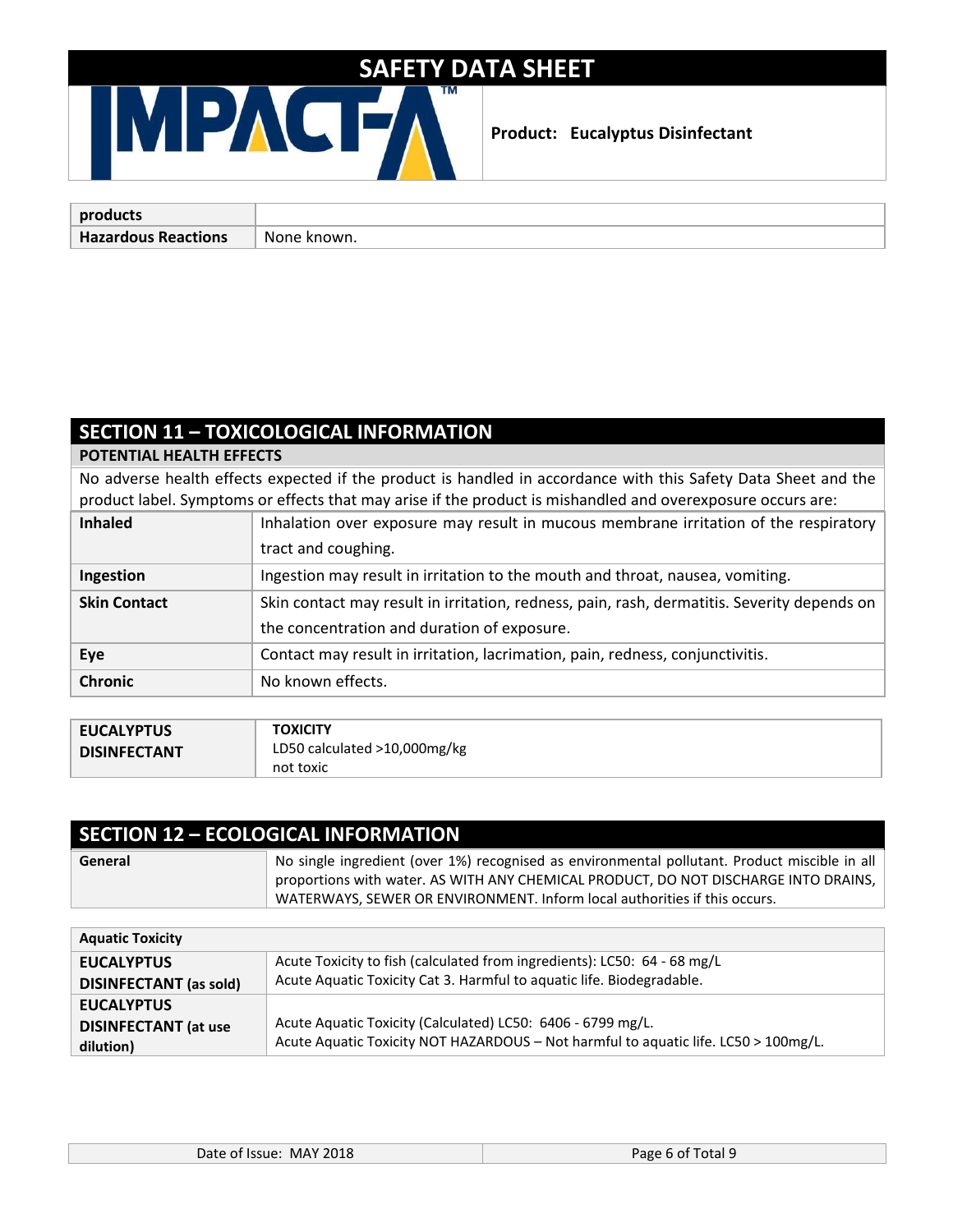

**Product: Eucalyptus Disinfectant**

#### **SECTION 13 – DISPOSAL CONSIDERATIONS**

**Product and Packaging Disposal**

Dispose of contents/container to chemical landfill. Consult local or regional waste management authority for further details.

### **SECTION 14 – TRANSPORT INFORMATION**

| <b>Labels Required</b>  |                |
|-------------------------|----------------|
| <b>ADG</b>              | None allocated |
| <b>Marine Pollutant</b> | No             |
| <b>HAZCHEM</b>          | None allocated |

| <b>Land Transport (ADG)</b>       |                |  |
|-----------------------------------|----------------|--|
| <b>UN number</b>                  | None allocated |  |
| <b>Packing group</b>              | None allocated |  |
| UN proper shipping name           | None allocated |  |
| <b>Environmental hazard</b>       | None allocated |  |
| class(es)                         |                |  |
| <b>Transport hazard class(es)</b> | None allocated |  |
| <b>Special precautions for</b>    | None allocated |  |
| user                              |                |  |

| Air transport (ICAO-IATA / DGR) |                |  |
|---------------------------------|----------------|--|
| UN number                       | None allocated |  |
| Packing group                   | None allocated |  |
| UN proper shipping name         | None allocated |  |
| <b>Environmental hazard</b>     | None allocated |  |
| Transport hazard class(es)      | None allocated |  |

| Date of Issue: MAY 2018 | Page 7 of Total 9 |
|-------------------------|-------------------|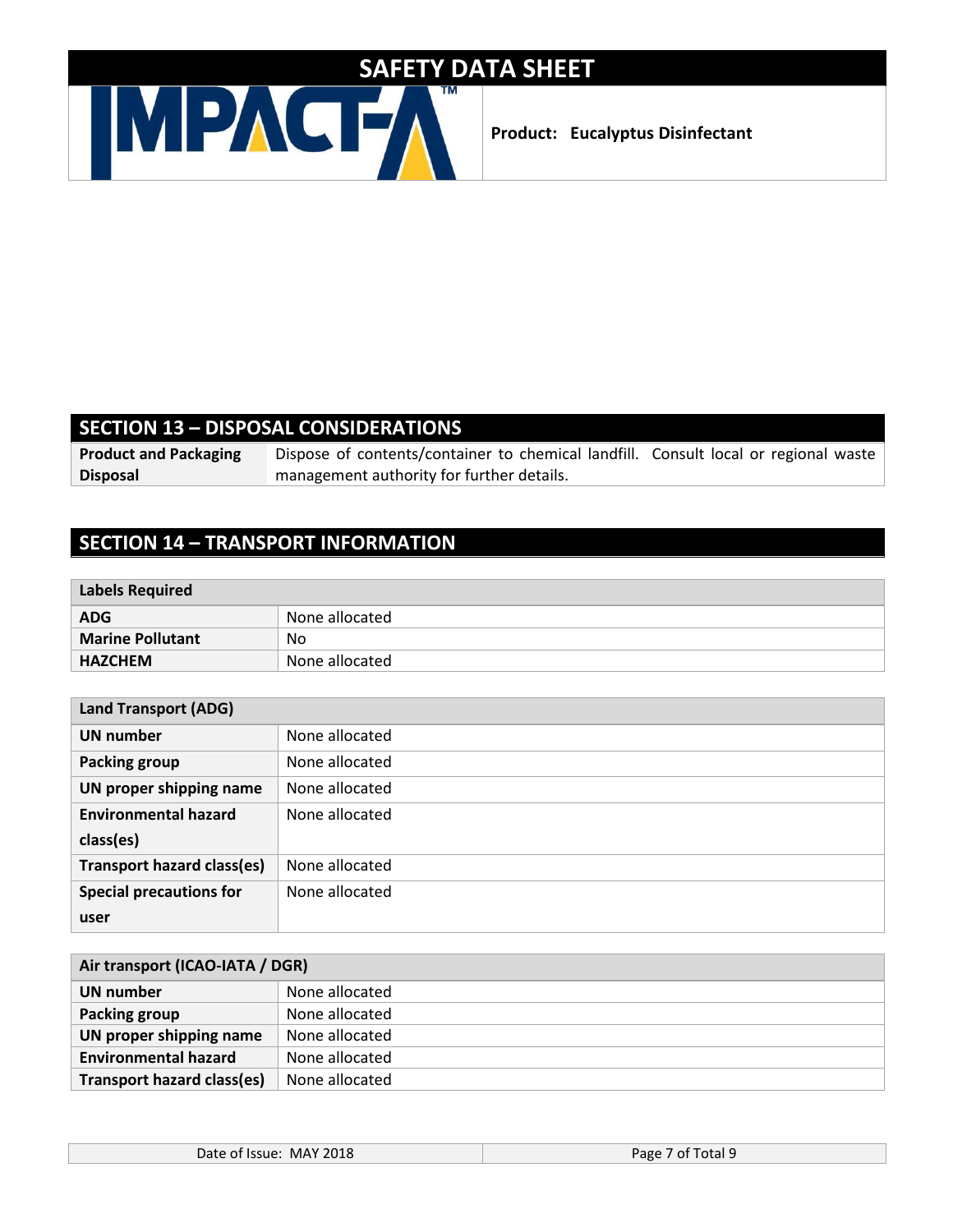

**AICS** All ingredients present on AICS.

**ADG Code** Nil

**Product: Eucalyptus Disinfectant**

| Sea transport (IMDG-Code / GGVSee) |                |
|------------------------------------|----------------|
| UN number                          | None allocated |
| Packing group                      | None allocated |
| UN proper shipping name            | None allocated |
| <b>Environmental hazard</b>        | None allocated |
| class(es)                          |                |
| <b>Transport hazard class(es)</b>  | None allocated |
| <b>Special precautions for</b>     | None allocated |
| user                               | None allocated |
|                                    |                |

| <b>SECTION 15 - REGULATORY INFORMATION</b> |                                                                 |
|--------------------------------------------|-----------------------------------------------------------------|
| <b>Labeling Details</b>                    |                                                                 |
| <b>GHS Classification</b>                  | Hazardous to the Aquatic Environment - Acute Hazard: Category 3 |
| <b>SUSMP</b>                               | Not scheduled.                                                  |

| <b>Issue Date</b>        | 16 May 2018                                                                         |
|--------------------------|-------------------------------------------------------------------------------------|
| <b>Version Number</b>    | V <sub>1.0</sub>                                                                    |
| <b>Abbreviations and</b> | ADG Code: Australian Code for the Transport of Dangerous Goods by Road and Rail.    |
| acronyms                 | AICS: Australian Inventory of Chemical Substances.                                  |
|                          | <b>CAS Number:</b> Chemical Abstracts Service Registry Number.                      |
|                          | <b>GHS:</b> Globally Harmonized System of Classification and Labelling of Chemicals |
|                          | HAZCHEM: An emergency action code of numbers and letters which gives information to |
|                          | emergency services.                                                                 |
|                          | HSIS: Hazardous Substances Information System                                       |
|                          | IARC: International Agency for Research on Cancer.                                  |
|                          | NOHSC: National Occupational Health and Safety Commission.                          |
|                          | NTP: National Toxicology Program (USA).                                             |
|                          | <b>SDS: Safety Data Sheet</b>                                                       |
|                          | <b>STEL:</b> Short Term Exposure Limit.                                             |
|                          | <b>SUSMP:</b> Standard for the Uniform Scheduling of Medicines and Poisons.         |
|                          | TWA: Time Weighted Average.                                                         |
|                          | <b>UN Number: United Nations Number.</b>                                            |

| Literature references | Preparation of Safety Data Sheets for Hazardous Chemicals – Code of Practice (December |
|-----------------------|----------------------------------------------------------------------------------------|
|                       | 2011 – Safe Work Australia)                                                            |

| <b>MAY 2018</b><br>Date of Issue: | Page 8 of Total 9 |
|-----------------------------------|-------------------|